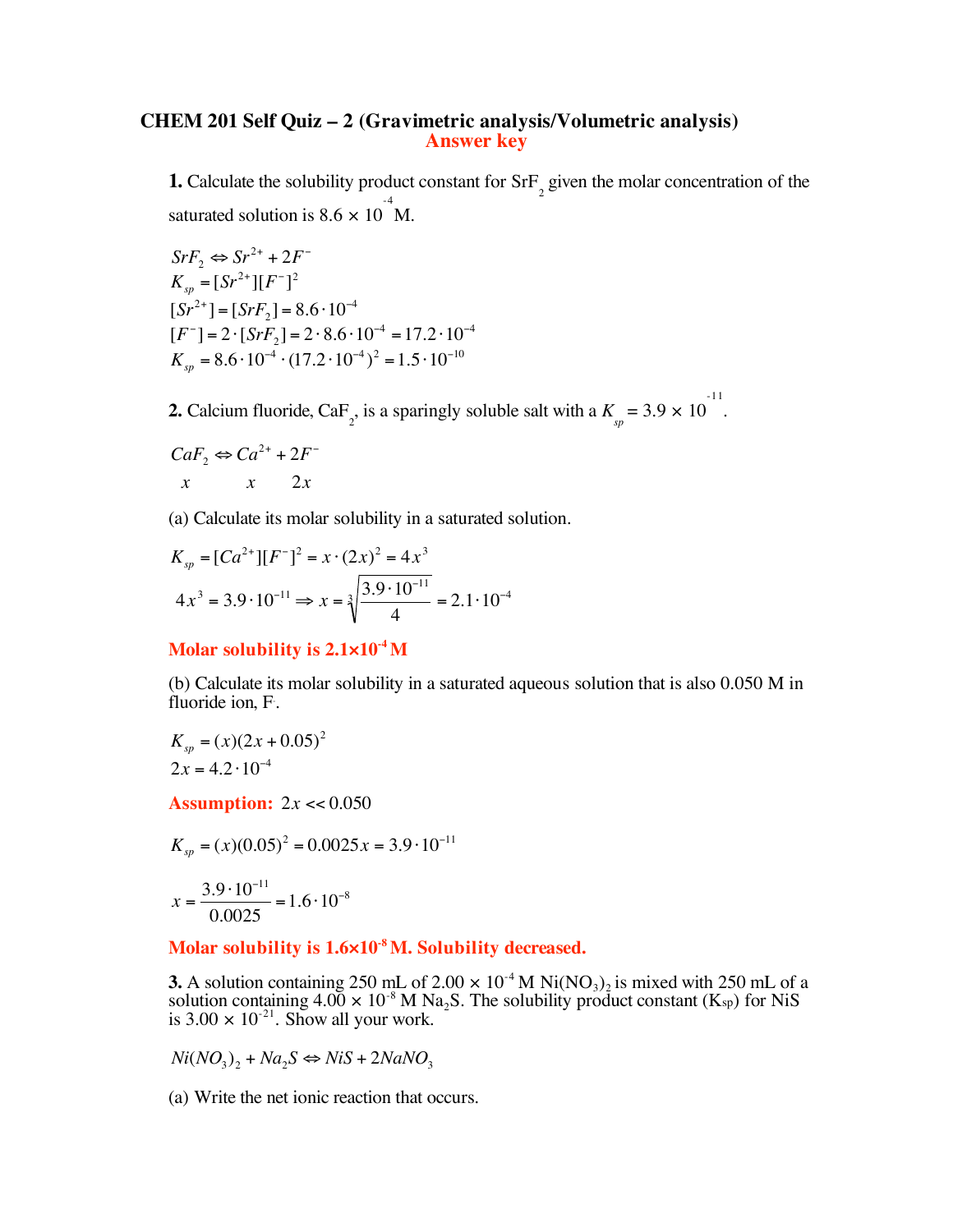$Ni^{2+}$  +  $S^{2-}$   $\Leftrightarrow$  *NiS*  $\downarrow$  $K_{sp} = 3.00 \cdot 10^{-21}$ 

(b) What are the initial concentrations of the predominant species participating in the net ionic reaction (prior to the reaction)?

**Total volume is: 250 ml + 250 ml = 500 ml**

$$
Ni^{2+} = 2.00 \cdot 10^{-4} \cdot \frac{250ml}{500ml} = 1.00 \cdot 10^{-4} M
$$
  

$$
S^{2-} = 4.00 \cdot 10^{-8} \cdot \frac{250ml}{500ml} = 2.00 \cdot 10^{-8} M
$$

(c) Does a precipitate form? Justify your answer with the calculation that demonstrates whether, or not a precipitate forms.

 $Q = [Ni^{+2}][S^{-2}] = 1.00 \cdot 10^{-4} \cdot 2.00 \cdot 10^{-8} = 2.00 \cdot 10^{-12}$ 

 $Q > K_{\rm{sp}}$ : **precipitate forms** 

**4**. Distinguish between end point and equivalence point.

**Equivalence point: amount of titrant is equal to the amount of analyte.**

**End point: point where is the sudden change of physico-chemical property of the analyte occurs. It is located very close to the equivalence point.**

**5.** Consider the following reaction

 $5 H_2C_2O_4 + 2 KMnO_4 + 6 H^4$   $\longrightarrow$   $10 CO_2 + 2 Mn^{2+} + 8 H_2O$ 

How many milliliters of 0.165 M  $KMnO<sub>4</sub>$  are needed to react with 108.0 mL of 0.165 M oxalic acid? How many milliliters of 0.165M oxalic acid are required to react with 108 mL of 0.165 M  $KMnO<sub>4</sub>$ ?

*n* of 
$$
MnO_4^-
$$
 =  $\frac{2 \cdot MnO_4^-}{5 \cdot C_2O_4^{2-}}$  (108.0*ml* · 0.165*M*) = 7.128 *mmoles MnO\_4^-*  
volume and concentration of C<sub>2</sub>O<sub>4</sub><sup>2-</sup>

7.128 *mmoles*  $\frac{0.165 \text{ mmoles}}{0.165 \text{ mmoles}/\text{ml}}$  = 43.20 ml of  $K M nO_4$ 

How many milliliters of 0.165M oxalic acid are required to react with 108 mL of 0.165  $M K MnO<sub>4</sub>$ ?

Volume of the 
$$
C_2O_4^{2-} = \frac{5}{2}
$$
 (volume of the KMnO4) =  $\frac{5}{2} \cdot 108$  ml = 270 ml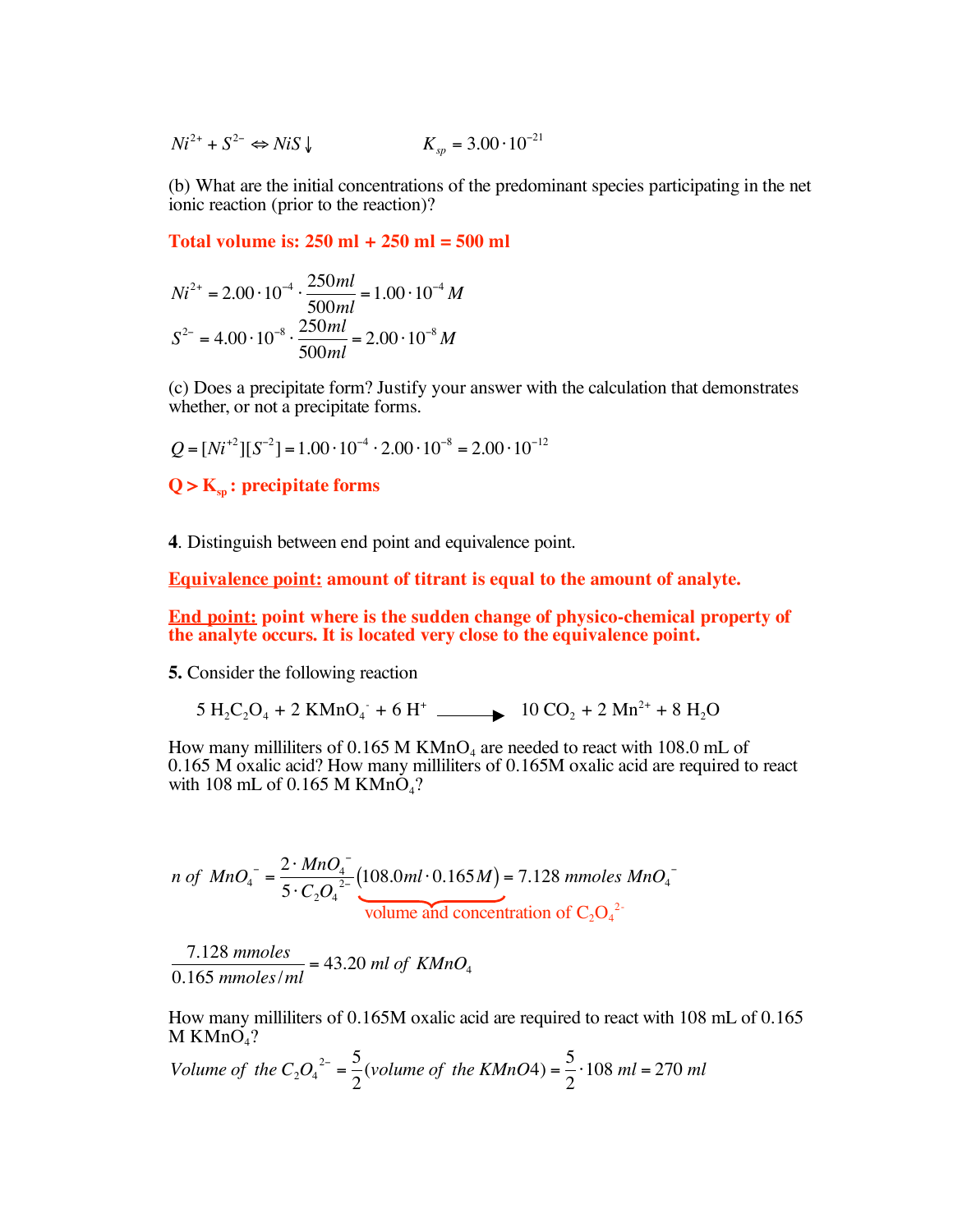**6.** Why solubility of an ionic compound increases as the ionic strength of the solution increases?

**The net attraction between the cation with its ionic atmosphere and the anion with its ionic atmosphere is smaller than it would be between pure cation and anion in the absence of ionic atmosphere.**

**7**. Find the activity coefficient of each ion at the indicated ionic strength:

(a) 
$$
SO_4^{2^-}
$$
 ( = 0.01 M)  
\n
$$
\log \gamma_{SO_4^{2^-}} = \frac{-0.51z^2\sqrt{\mu}}{1 + (\alpha\sqrt{\mu}/305)} = \frac{-0.51 \cdot 4 \cdot \sqrt{0.01}}{1 + (400\sqrt{0.01}/305)} = -0.18
$$
\n
$$
\gamma_{SO_4^{2^-}} = 10^{-0.18} = 0.66
$$
\n(b)  $Sc^{3+}$  ( = 0.005 M)  
\n
$$
\log \gamma_{Sc^{3+}} = \frac{-0.51z^2\sqrt{\mu}}{1 + (\alpha\sqrt{\mu}/305)} = \frac{-0.51 \cdot 9 \cdot \sqrt{0.005}}{1 + (900\sqrt{0.005}/305)} = -0.27
$$

 $\gamma_{sc^{3+}} = 10^{-0.27} = 0.54$ 

**8**. Calculate the concentration of  $Hg_2^{2+}$  in saturated solutions of  $Hg_2Br_2$  in: (a)  $0.001$  M KNO<sub>3</sub>

Ionic strength of the  $KNO<sub>3</sub>$  is:

$$
\mu = \frac{1}{2} \sum_{i} c_{i} z_{i}^{2} = \frac{1}{2} (0.001 \cdot 1^{2} + 0.001 \cdot 1^{2}) = 0.001
$$
  
The solubility value product for the Hg<sub>2</sub>Br<sub>2</sub> is:  
\n
$$
K_{sp} = 5.6 \times 10
$$
  
\n
$$
[Hg_{2}^{2+}]\gamma_{Hg_{2}^{2+}}[Br^{-}]^{2}\gamma_{Br^{-}} = x (0.867)(2x)^{2} (0.964)^{2} = 5.6 \cdot 10^{-23}
$$
  
\n
$$
x = [Hg_{2}^{2+}] = 2.6 \cdot 10^{-8} M
$$
  
\n(b) 0.01 M KNO<sub>3</sub>  
\nIonic strength of the KNO<sub>3</sub> is:  
\n
$$
\mu = \frac{1}{2} \sum_{i} c_{i} z_{i}^{2} = \frac{1}{2} (0.01 \cdot 1^{2} + 0.01 \cdot 1^{2}) = 0.01
$$
  
\n
$$
[Hg_{2}^{2+}]\gamma_{Hg_{2}^{2+}}[Br^{-}]^{2}\gamma_{Br^{-}}^{2} = x (0.660)(2x)^{2} (0.899)^{2} = 5.6 \cdot 10^{-23}
$$
  
\n
$$
x = [Hg_{2}^{2+}] = 3.0 \cdot 10^{-8} M
$$